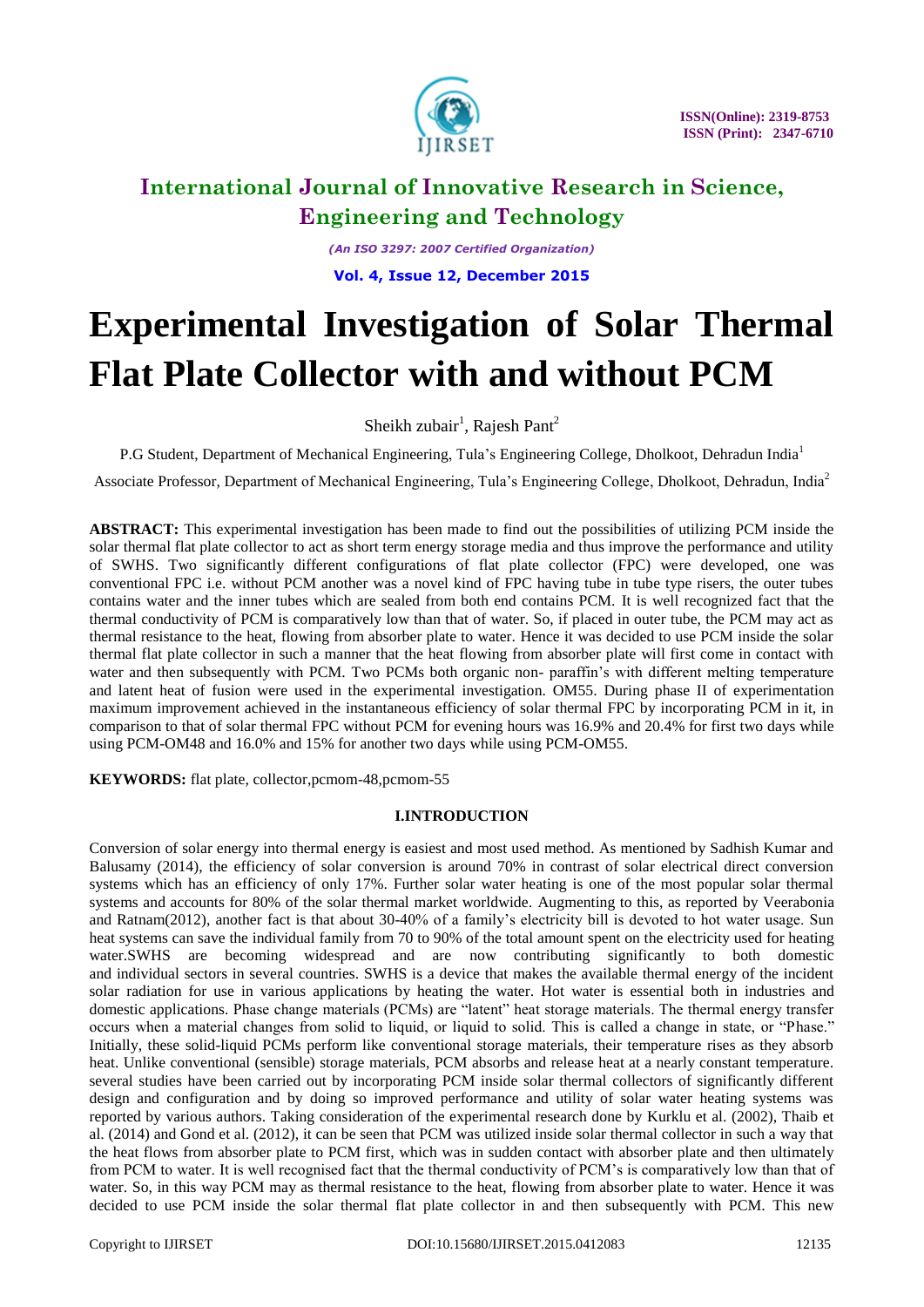

*(An ISO 3297: 2007 Certified Organization)*

### **Vol. 4, Issue 12, December 2015**

configuration of solar thermal flat plate collector containing PCM proposed here has never been examined earlier. Therefore, it hasbeen decided to carry out experimental investigation with this new kind of solar thermal FPC incorporating PCM inside it.Keeping in view all the above discussed matter, a consensus has been made to carry out the present research entitled experimental investigation of solar thermal flat plate collector with and without PCM'.

### **II. MATERIALS AND METHODS**

Experimental set up was designed, fabricated and used for carrying out the present experimental investigation. Photographic view of experimental set up i.e. SWHS with and without PCM is shown in Fig. 4.1. Both the SWHS resembles with each other in all aspects other than one, which is FPC configuration. The other components which constitute the SWHS are storage tank and plumbing circuit. An active temperature measurement system was employed to measure the temperature of water in both the setups during the working cycle of system. And to measure mass flow rate of water trace injection method was used for both setups. All the experimentally measured data was recorded manually, which was further utilised to compute important factors for comprising SWHS i.e. profile of water temperature at the inlet / outlet of FPC and instantaneous efficiency. Experimental investigation was carried out in two phases, in first phase experiment was conducted in the month of January and in second phase experiment was conducted in the month of May. In both of the phases experimental investigation was carried out for four days, for first two days PCM-OM48 was incorporated in solar thermal FPC with PCM, Both the SWHS i.e. with PCM and without PCM were made to run and thus experimental data was recorded. In similar fashion experimental investigation was carried out for another two consecutive days while using PCM-OM55 instead of PCM-OM48 which was previously used, Again both the SWHS i.e. with PCM and without PCM were made to run and thus experimental data was recorded. All the components of both SWHs (i.e. with and without PCM) constituting experimental setup were placed in appropriate position so that the proper working condition should prevail. Both the setups were filled with water up to certain suitable level to carry out continuous thermo-syphon flow without any interruption.Temperature of water at the inlet and outlet of solar thermal FPC for both the experimental setups was measured with the help of thermocouples at regular intervals of time and then recorded manually for further utilization in calculations.Intensity of solar radiation falling at flat surface of solar thermal FPC inclined at an angle of approximately  $31^\circ$  to horizontal was measured with digital pyrano-meter at regular interval and recorded manually for further use in calculations.Velocity of flowing water in both the experimental setups was measured with dye trace injection method and recorded manually. The measured value of velocity of water was then utilized to compare the mass flow rate of water.Experimental investigation by incorporating PCM-OM48 as phase change material in solar thermal FPC with PCM was carried out for two consecutive days. Experimental data was recorded for both the setups (i.e. with and without PCM) and then conveniently utilized to compute the instantaneous efficiency of both solar thermal FPCs.In the similar fashion experimental investigation was carried out for another two consecutive days while using PCM-OM55 instead of PCM-OM48 which was previously used. Experimental data was recorded for both the setups (i.e. with and without PCM) and then conveniently utilized to compute the instantaneous efficiency of both solar thermal FPCs.

### **III.DATA REDUCTION**

To calculate the mass flow rate (ṁ) of water (HTF), below mentioned equation was used as reported by Ong (1974).

 $\dot{\mathbf{m}}$  =  $_0$  A V

A = Area of cross section of pipe carrying water in  $m^2$ .

 $V=$  Velocity of water in m/sec.

 $p =$  Density of water equals to 1000 kg/m<sup>3</sup>.

To calculate the instantaneous efficiency (η) of the solar thermal FPC below mentioned equation was used as reported by Kurklu et al. (2002).

$$
\eta = \frac{\dot{m}c_{P}\Delta T}{IA_{c}}
$$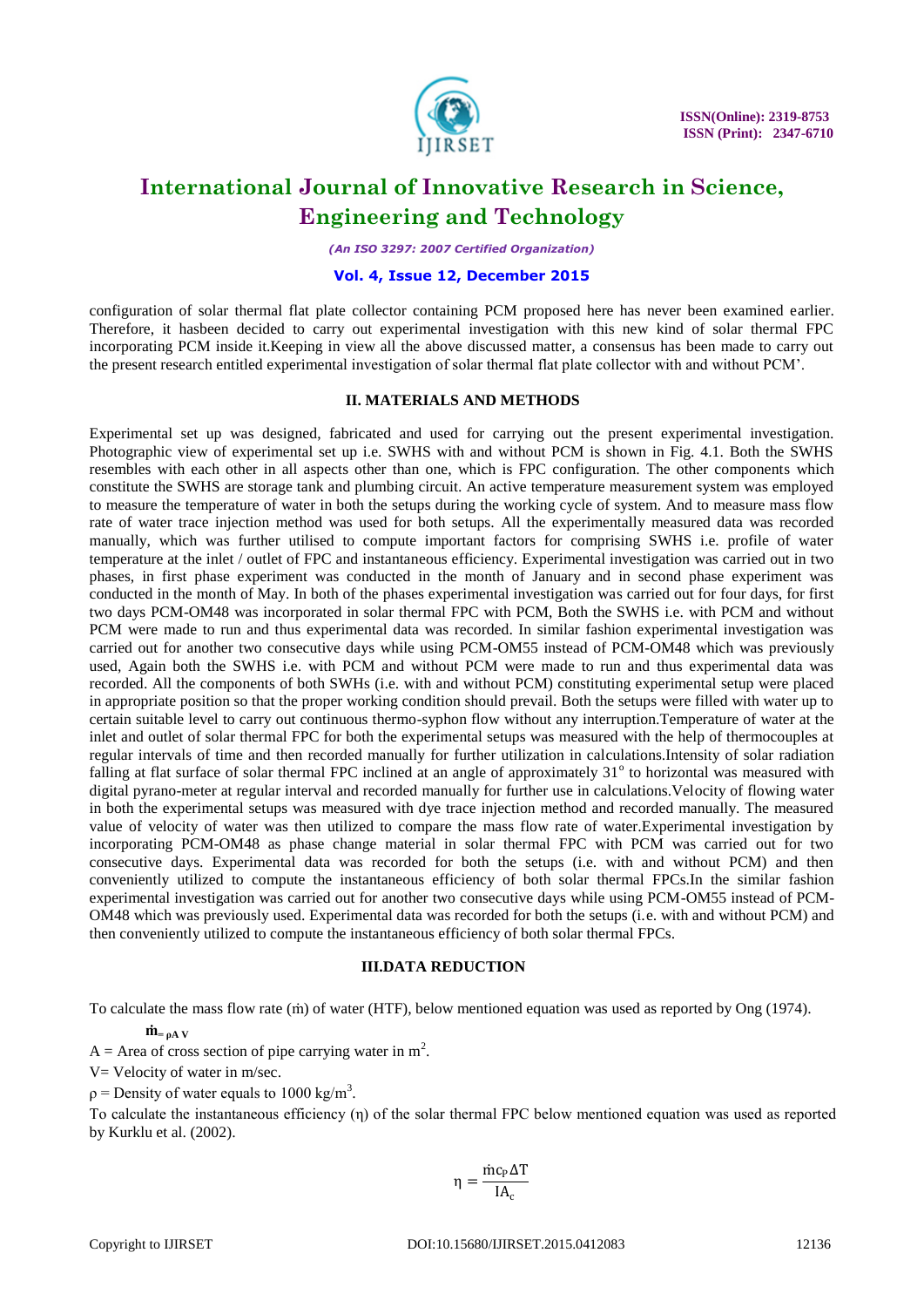

*(An ISO 3297: 2007 Certified Organization)*

**Vol. 4, Issue 12, December 2015**

 $A_c$  = Collector area in m<sup>2</sup>.

 $C_p$  = Specific heat of water in J/Kg<sup>-o</sup>C.

I= Solar radiation intensity in  $W/m^2$ .

 $\dot{m}$  = Mass flow rate in Kg/sec.

 $\Delta T$  = Temperature difference of water across the FPC in  $^{\circ}C$ .

### **IV.RESULTS AND DISCUSSION**

By incorporating PCM-OM48 as phase change material, having melting temperature of 48°C and latent heat 275 KJ/Kg, the inlet/outlet water temperature variation of both the solar thermal FPCs i.e. with and without PCM was investigated for two consecutive days. Fig.1 and Fig.2 depicts the temperature variation recorded at the inlet and outlet of both the solar thermal FPCs i.e. with and without recorded at the inlet and outlet of both the solar thermal FPCs i.e. with and without PCM with respect to time. It can be observed from Fig.1 and Fig.2 that the outlet water temperature of both the solar thermal FPCs i.e. with and without PCM remains quite close to each other almost throughout the day expect during evening hours. It can also be observed from Fig.1 and Fig.2 that at the evening hours near to the sunset time, the outlet water temperature of solar thermal FPC without PCM falls more rapidly than that of solar thermal FPC with PCM. In the evening hours when solar incident radiation intensity decreases, the outlet water temperature of both the solar thermal FPCs gradually decreases altogether until the temperature of water reaches to the phase transition temperature of PCM. Afterwards when the phase transition temperature of PCM is reached the outlet water temperature of solar thermal FPC with PCM becomes stable for short while and decreases gradually whereas contrary to this the outlet water temperature of solar thermal FPC without PCM goes on decreasing rapidly. The credit of maintaining the outlet water temperature of solar thermal FPC incorporated with PCM considerably higher than that of solar thermal FPC without PCM during evening hours goes to the PCM. PCM absorbs sensible and latent heat during day time and changes its phase from solid to liquid. During evening hours PCM changes its phase from liquid to solid and thus releases sensible and latent heat to surrounding water. This sensible and latent heat is now utilised to maintain the outlet water temperature of solar thermal FPC with PCM sufficiently above the outlet water temperature of solar thermal FPC without PCM. Thus for nearly one hour or so the outlet water temperature of solar thermal FPC with PCM can be maintained about 10°C higher than that of the solar thermal FPC without PCM at evening time by incorporating PCM inside the riser tubes of solar thermal FPC. Also it can be observed from Fig.1 and Fig.2 that the value of maximum temperature of water at the outlet of both the solar thermal FPCs i.e. with and without PCM is nearly equal.



Fig.1. Variation of instantaneous efficiency of solar thermal FPC with and without PCM (OM-55) on  $1<sup>st</sup>$  day.

The maximum temperature of water recorded at the outlet of solar thermal FPC with PCM and solar thermal FPC without PCM is 83<sup>°</sup>C and 80<sup>°</sup>C respectively for 1st day and the same is recorded as 88.1<sup>°</sup>C and 87<sup>°</sup>C respectively for 2nd day. Thus no significant effect of incorporating PCM inside the solar thermal FPC was found on the maximum temperature of water at the outlet of collector. Further it can be observed from Fig.1 and Fig.2 that the inlet water temperature of both the solar thermal FPCs i.e. with and without PCM remains almost equal throughout the day.